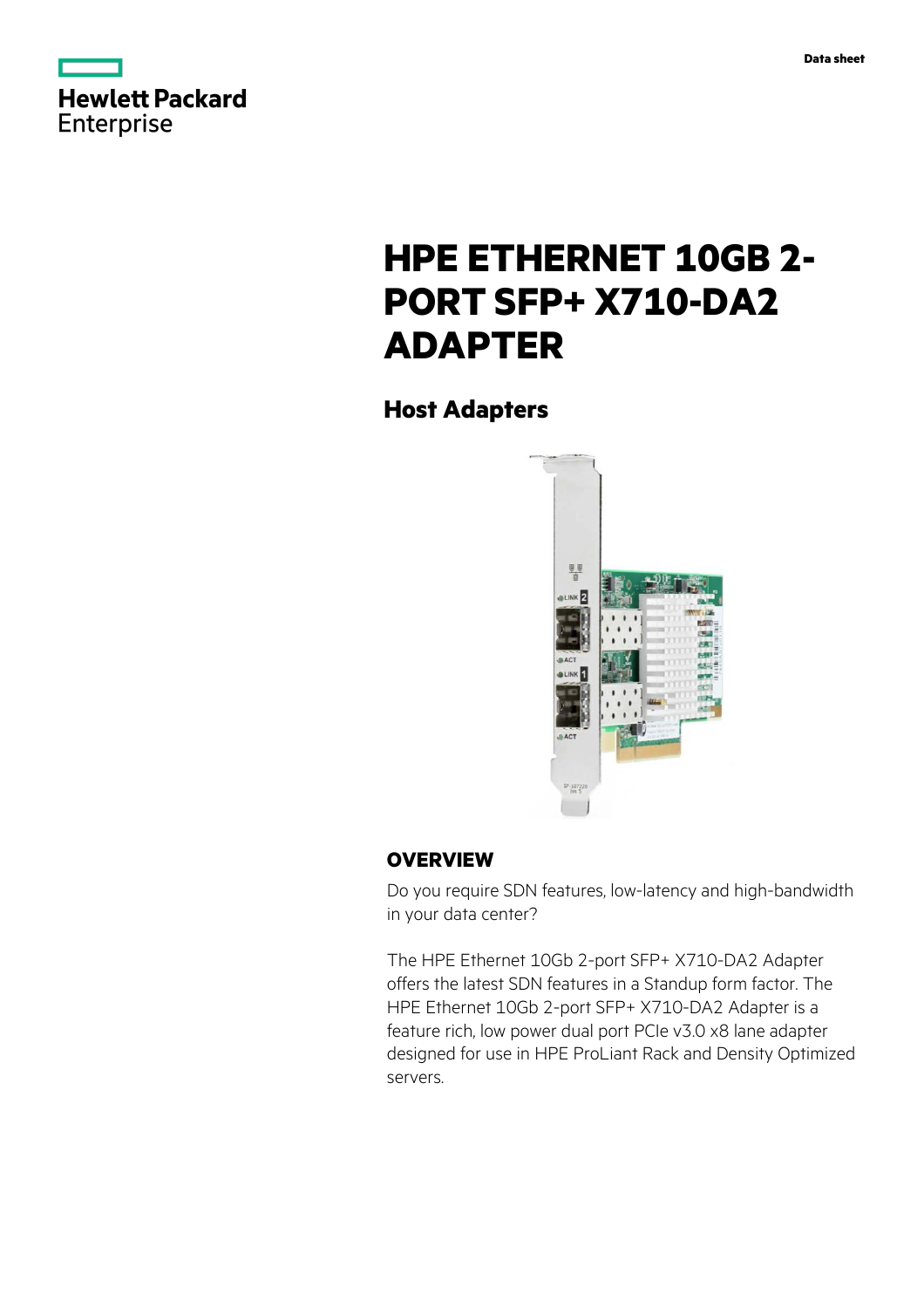### **FEATURES**

#### **Outstanding I/O Performance in Virtualized Server Environments**

Reduces I/O bottlenecks by providing intelligent offloads for networking traffic per virtual machine (VM), enabling near-native performance and VM scalability.

The single-root I/O virtualization (SR-IOV) allows an I/O device to be shared by multiple Virtual Machines (VMs), without losing runtime performance.

Dual-port PCIe 3.0,x8 lane 10Gb, designed for HPE ProLiant Rack/Tower and Density.

Data Plane Developer Kit (DPDK) optimized for efficient packet processing.

#### **Network Virtualization is the Next Big Trend in Creating an Agile Data Center**

Provides stateless offloads that preserve application performance for overlay networks. With these offloads it is possible to distribute network traffic across CPU cores.

VXLAN and NVGRE Offloads for stateless offloads preserves application performance for overlay networks and makes it possible to distribute network traffic across CPU cores.

Excellent small packet performance for network appliances and Network Function Virtualization (NFV).

Optimized servers providing up to 40Gb/s bi-directional near line rate throughput.

# **Technical specifications HPE Ethernet 10Gb 2-port SFP+ X710-DA2 Adapter**

| Technology         | Network processor |
|--------------------|-------------------|
| Data rate          | 10Gb              |
| <b>Bus type</b>    | PCIe Gen3 x8      |
| <b>Form factor</b> | Standup           |